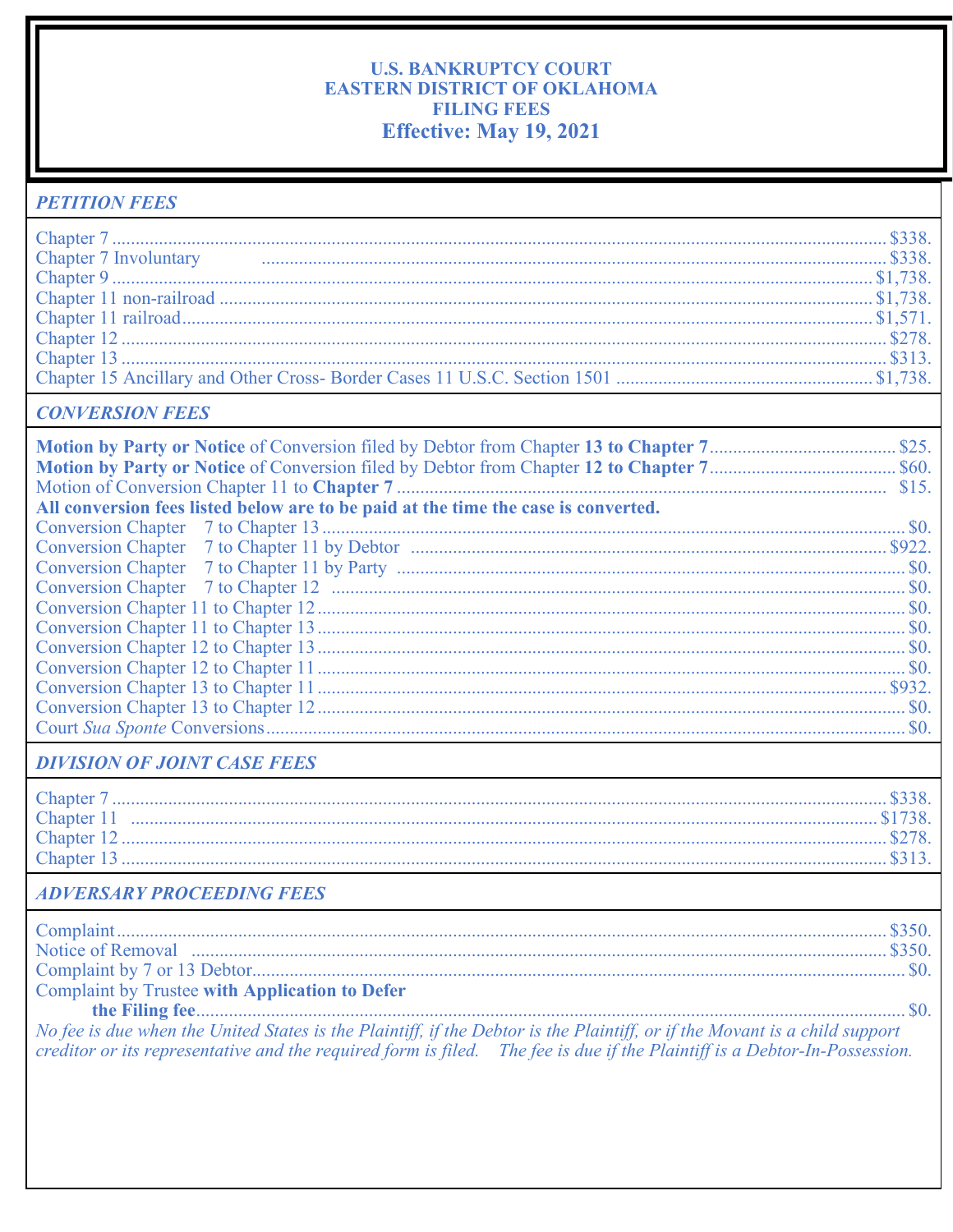| <b>REOPEN FEES</b>                                                                                                                                                                                                                                                                                                                               |  |
|--------------------------------------------------------------------------------------------------------------------------------------------------------------------------------------------------------------------------------------------------------------------------------------------------------------------------------------------------|--|
|                                                                                                                                                                                                                                                                                                                                                  |  |
|                                                                                                                                                                                                                                                                                                                                                  |  |
|                                                                                                                                                                                                                                                                                                                                                  |  |
|                                                                                                                                                                                                                                                                                                                                                  |  |
|                                                                                                                                                                                                                                                                                                                                                  |  |
|                                                                                                                                                                                                                                                                                                                                                  |  |
|                                                                                                                                                                                                                                                                                                                                                  |  |
|                                                                                                                                                                                                                                                                                                                                                  |  |
|                                                                                                                                                                                                                                                                                                                                                  |  |
| The exemption from paying the fee to reopen a case can be applied in only two situations. These two situations are:<br>(1) reopening a case to permit a party to file a complaint to obtain a determination under rule 4007 (b), or (2)<br>reopening a case when a creditor is violating the terms of the discharge under 11 U.S.C. Section 524. |  |

## *MOTION FEES*

| The fee under 11 U.S.C. Section 363 cannot be waived or deferred                                                                               |  |
|------------------------------------------------------------------------------------------------------------------------------------------------|--|
| Motion to Appear Pro Hac Vice (Make Check Payable to U.S. District Court present check and paper Motion to                                     |  |
|                                                                                                                                                |  |
|                                                                                                                                                |  |
| No fee is due when the United States is the Movant or if the Movant is a child support creditor or its representative and the required form is |  |
| filed.                                                                                                                                         |  |

## *APPEAL FEES*

| If request is granted for Direct Appeal - Certification of Direct Appeal to Court of Appeals is filed (an                                                                                                                                                                                                                                                                         |        |
|-----------------------------------------------------------------------------------------------------------------------------------------------------------------------------------------------------------------------------------------------------------------------------------------------------------------------------------------------------------------------------------|--------|
|                                                                                                                                                                                                                                                                                                                                                                                   | \$207. |
|                                                                                                                                                                                                                                                                                                                                                                                   |        |
| If Request is granted for Direct Cross Appeal - Certification of Direct Cross Appeal to Court of Appeals is filed                                                                                                                                                                                                                                                                 |        |
|                                                                                                                                                                                                                                                                                                                                                                                   |        |
|                                                                                                                                                                                                                                                                                                                                                                                   |        |
|                                                                                                                                                                                                                                                                                                                                                                                   |        |
|                                                                                                                                                                                                                                                                                                                                                                                   |        |
| No fee is due when the United States is the appellant or if the appellant is a child support creditor or its representative<br>and the required form is filed. The Trustees and Debtor in Possession are to pay the fee from the estate, only to the<br>extent any estate is realized. The exception applies to the \$298.00 fee and has no effect on the \$5.00 notice of appeal |        |
| fee.                                                                                                                                                                                                                                                                                                                                                                              |        |